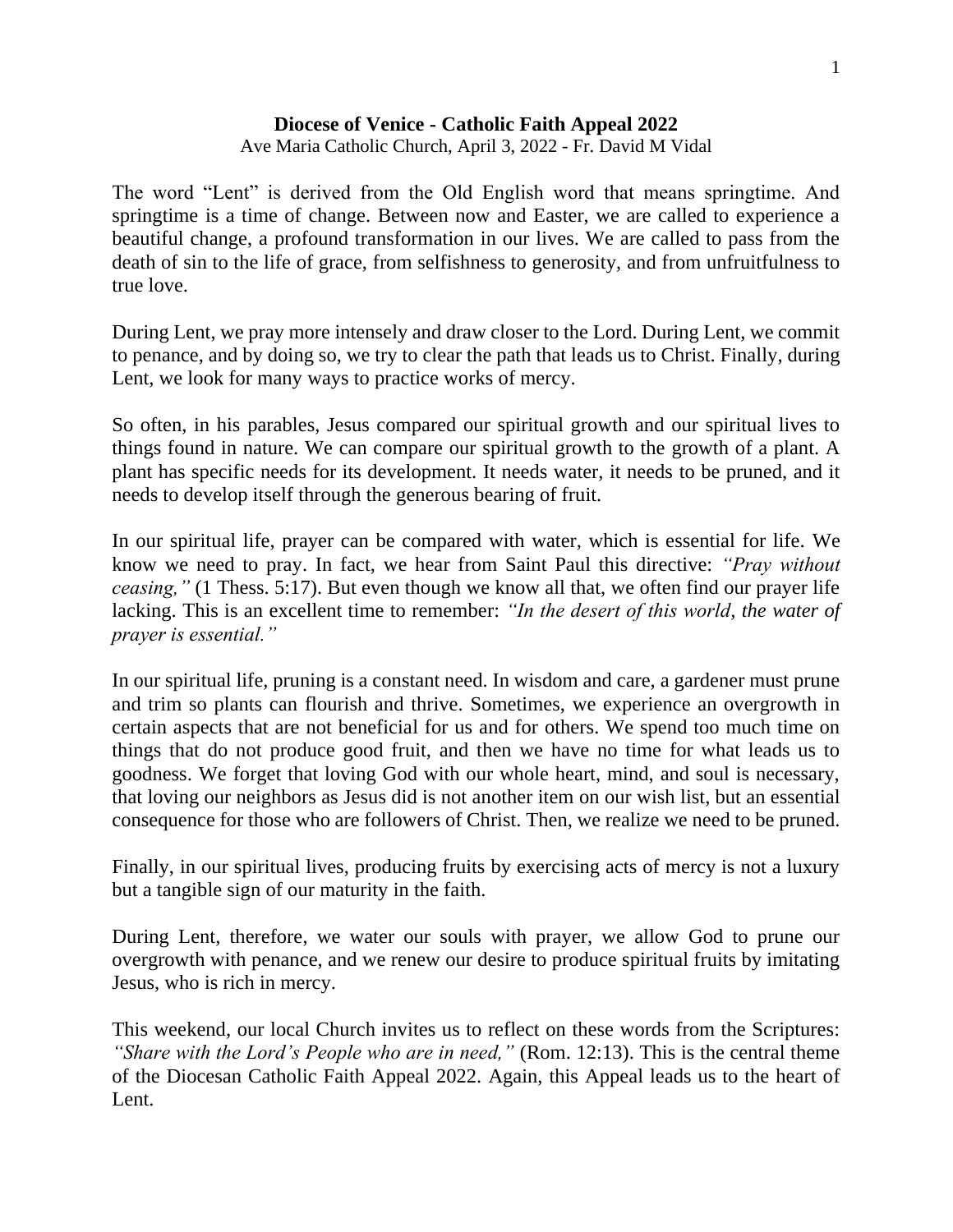In a spirit of prayer, we must be thankful for God's many gifts. Saint Paul invites us: *"In everything give thanks; for this is God's will for you and Christ Jesus."* (1 Thessalonians 5:18)

In a spirit of truth, we must recognize that our gifts are indeed the Lord's gifts. Then we must correct our hearts and trust in God and not in riches. Again, Saint Paul teaches: *"Instruct those who are rich in this present world not… to fix their hope on the uncertainty of riches, but on God, who richly supplies us with all things to enjoy."* (1 Timothy 6:17).

In a spirit of discipline and self-control, we must wisely administer what has been entrusted to us. Then, we must be good stewards of God's gifts. Saint Paul is our example as he says to the Philippians: *"I know what it is to be in need, and I know what it is to have plenty. I have learned the secret of being content in any and every situation, whether well fed or hungry, whether living in plenty or in want. I can do everything through Him who gives me strength,"* (Philippians 4:12-1).

Finally, in a spirit of generosity, we must be ready to offer our assistance to those who depend on our charitable work. Saint Peter reminds us: *"Each one should use whatever gift he has received to serve others, faithfully administering God's grace in its various forms,"*  (1 Peter 4:10).

The Catholic Faith Appeal is a yearly invitation to come together as a Diocese to provide assistance to those in need. This is an effort that goes beyond the goodwill of one person or of a few people. This is an effort that requires the attention of all of us as a parish community caring for the needs of those people in our Diocese who lack many of life's most basic essentials.

There is a saying: *"Charity begins at home."* To understand this is to recognize that love has priorities. We have a particular debt to those closest to us. This means that we must be generous with our family members, then be generous with our parish family, and then be generous with our diocesan family. These are the people that God, in His providential plan, asks us to assist with our charitable work.

The Capital Faith Appeal funds are restricted for the funding of ministries and programs outlined in the brochures that you will find in the pews. The Catholic Faith Appeal is a Diocesan-wide fundraising effort to support programs such as pastoral outreach and ministries; missions, poor parishes and convents; Catholic Charities; evangelization; worship; respect life; peace and social justice; vocations and seminarians; and Catholic education.

This weekend, we have in our parish our commitment weekend. Even though we cannot make an equal gift, we are all invited to make a similar sacrifice. For this reason, our gift